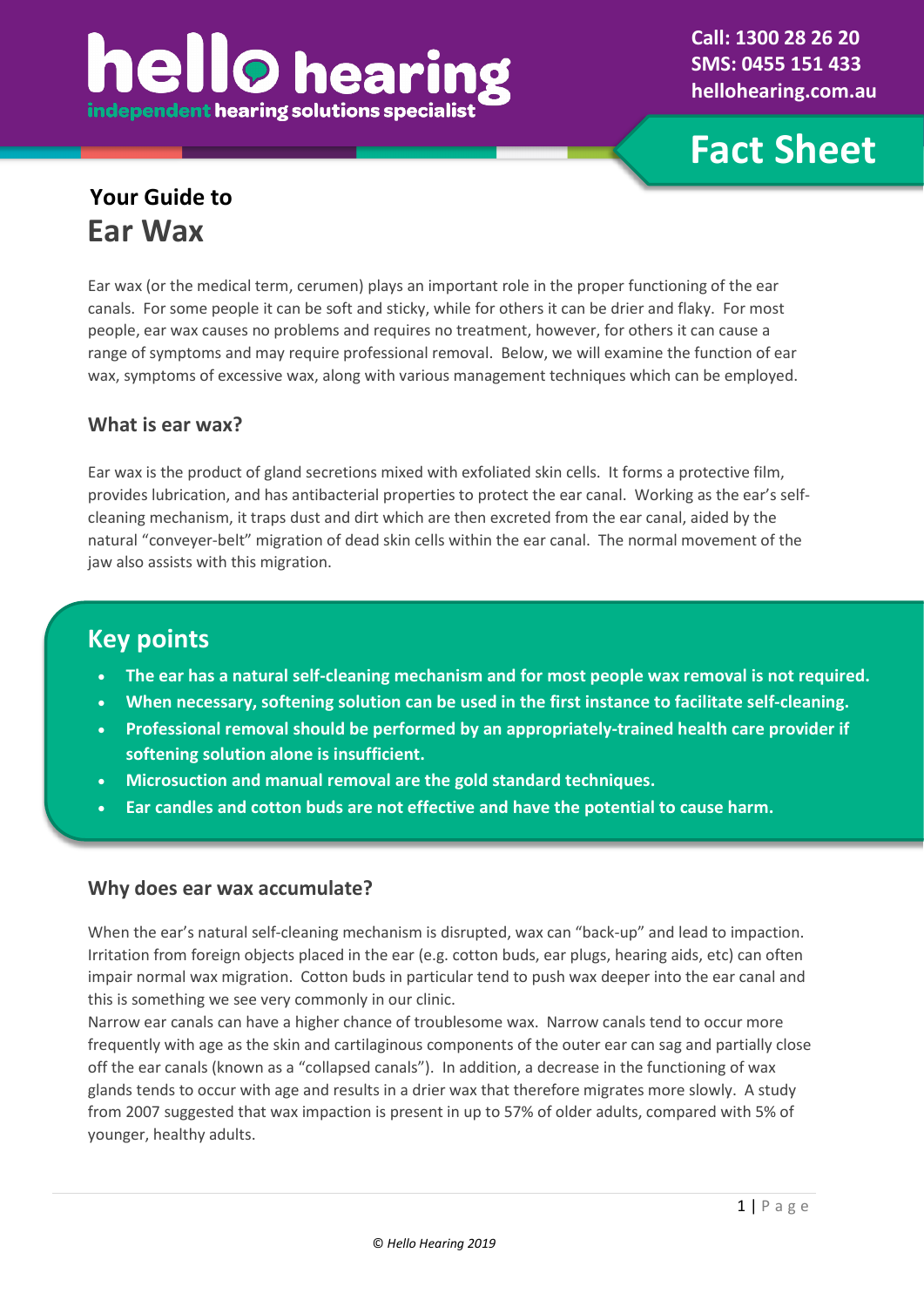## **hello** hearin independent hearing solutions specialist

**Fact Sheet**

#### **How much wax is too much?**

It is important to note that everybody produces different amounts of ear wax. Unless you are experiencing ill effects as a result of your ear wax, there is generally no cause for concern.

#### **Symptoms of excessive ear wax**

Common symptoms you may experience can include the following:

- 
- pain
- **itching**
- ear pressure or fullness
- hearing loss dizziness
	- tinnitus (ringing in the ears)
	- persistent cough

When ear wax becomes impacted, it will usually not clear spontaneously. Proper removal of impacted ear wax will often resolve symptoms immediately or within a couple of days. Removal will also be required to facilitate viewing of the ear drum and before having a hearing assessment.

#### **Removal techniques**

#### **Softening agents** (Available at *Hello Hearing*)

The first-line treatment option for wax is softening drops or sprays. These help to lubricate the ear canal to promote migration of the wax. In many cases, this method alone is not successful in achieving adequate removal, and an active removal technique will need to be employed. In these cases, the use of softening agents is still often beneficial and will generally lead to easier removal. *Contraindications: perforated ear drum.*

**Irrigation/syringing** (Not performed at *Hello Hearing*) Irrigation, or ear syringing, is predominantly used by GPs and nurses and is the technique of directing water under pressure down the ear canal to flush out ear wax. Traditionally, this was performed using a large syringe to manually flush the ear canal. More commonly today, an electric water pump is used with a regulated flow pressure. The

pressure needs to be strong enough to shift the wax (which is why softening agents are important), but not too strong due to the risk of damage to the ear drum. In addition, there is also an increased risk of ear infection post-procedure given the introduction of water to the canal, especially if there is no effort made to dry the ears following. This procedure is not performed at *Hello Hearing* due to the inherent higher risks compared with alternative treatments. One study reported approximately 1 in 1000 patients experiencing major complications

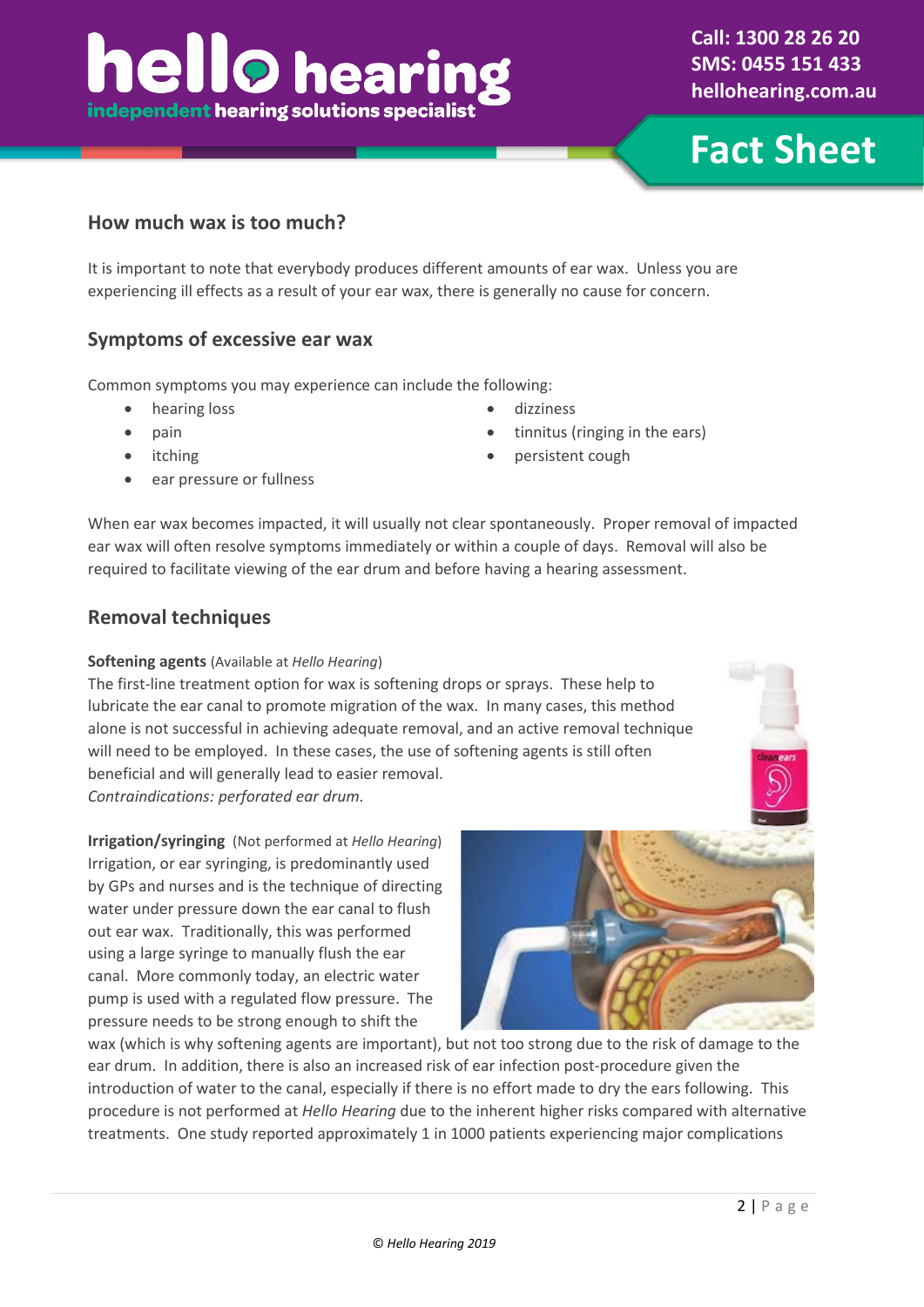**Fact Sheet**

following syringing (e.g. perforated ear drum). People can also experience tinnitus or vertigo, however, usually these are short-lasting.

*Contraindications: perforated ear drum, current ear infection, history of ear surgery, single-sided deafness, compromised immune system.*

#### **Manual removal** (Available at *Hello Hearing*)

This technique is more commonly performed by Ear, Nose and Throat (ENT) specialists, and a minority of Audiologists and GPs and Nurses. It involves use of instruments such as a curette or hook to scoop wax from the ear canal under visualisation from either an ENT microscope or microscopic glasses (eg. loupes). For wax that is not completely obstructing the ear canal, and particularly when it is located in the outer region of the canal, this is often the quickest, most comfortable and effective method.

*Contraindications: very deep wax, very soft wax.*

#### **Microsuction** (Available at *Hello Hearing*)

Again, this technique is most popular with ENT specialists, with only a small number of Audiologists, GPs and Nurses also practicing it. Microsuction involves the use of a very small suction tube to lift or vacuum wax out of the canal, whilst being visualised under a microscope; hence the name "micro-suction". In situations where manual removal can't be employed, microsuction is generally the



most safe and efficacious method. It is usually very well tolerated by patients, with noise discomfort being the most common complaint. This technique also has the advantage of not exposing the ear to moisture and therefore has a much lower risk of infection. In view of all this, microsuction is generally regarded as the gold standard in wax removal.



*Clinical Audiologist, Matthew Le Dilly, setting up the microscope to perform wax removal using microsuction, one of the specialty services offered at Hello Hearing*